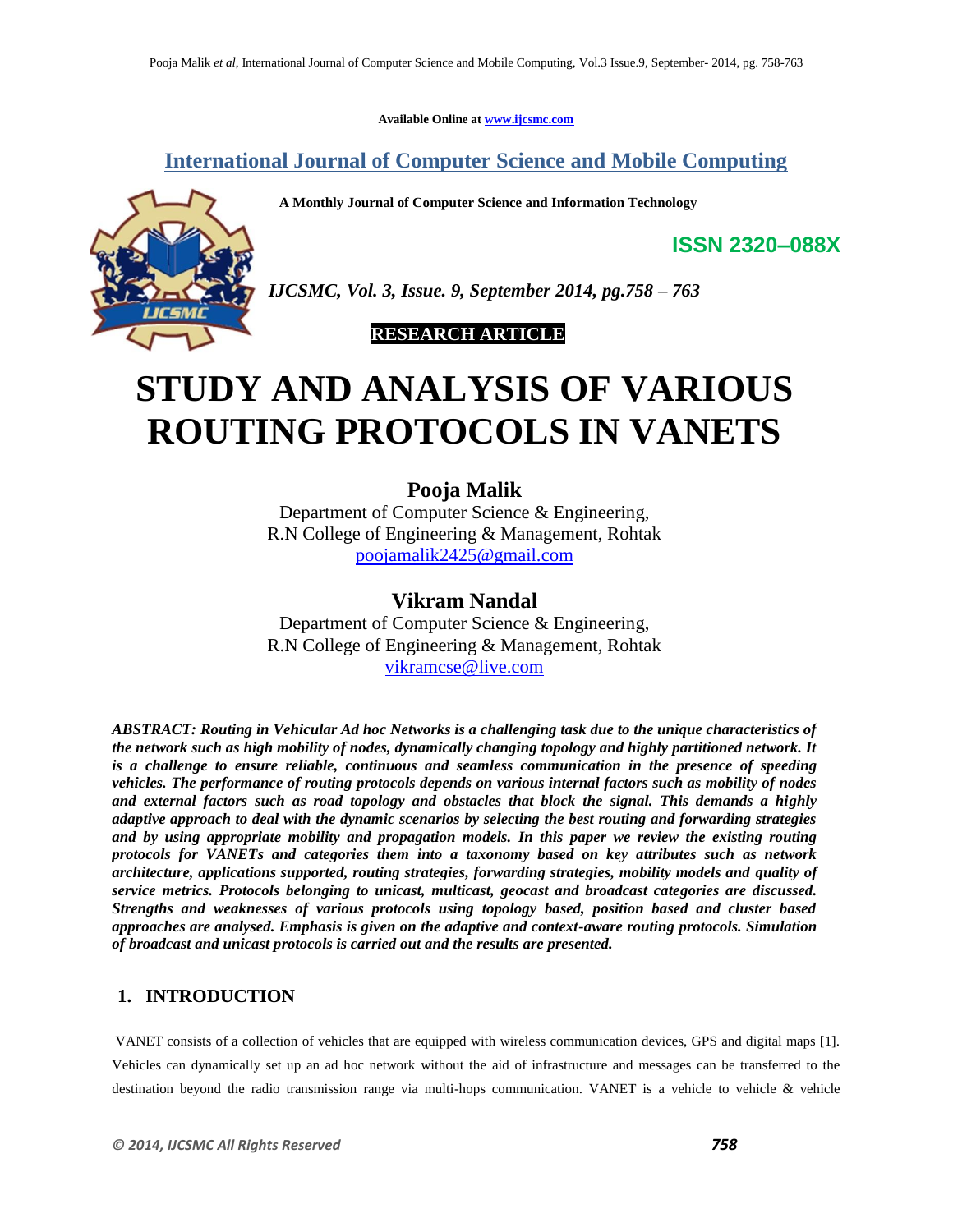roadside wireless communication network. It is an autonomous & self-organizing wireless communication network, where nodes involve themselves as servers and/or clients for exchanging & sharing information [2].

Various types of routing protocols comes under VANETs such as:

**(1) Geocast Based Routing Protocol**: It is a location based multicast routing protocol. Each node delivers the message to other nodes that lie within a specified predefined geographic region based on ZOR (Zone Of Relevance). The philosophy is that the sender node need not deliver the packet to nodes beyond the ZOR.

**(2) Broadcast Based Routing Protocols:** It includes simple flooding techniques or selective forwarding schemes to counter this network congestion.

**(3) Cluster Based Routing Protocols:** Each cluster is represented by a cluster head. Inter-cluster communication is carried through cluster heads whereas intra-cluster communication is made through direct links.



**Figure 1.2 Routing Protocols**

**(4) Position Based Routing Protocols:** employs the awareness of vehicle about the position of other vehicles to develop a routing strategy.

## **2. RELATED WORK**

In this paper Position Based Routing Protocol is considered.

Position-based routing protocols perform the routing decisions based on the geographic information of the nodes. This type offers an alternative approach known to be more robust to face the mobility issues. Indeed, no global knowledge of the network topology is required; a purely local decision is made by each node to make a better progress towards the destination. Therefore, all nodes are required to be aware of their physical positions as well as their neighbours" positions. They also assume that the sending node knows the position of the destination. A location management service is responsible for querying this information.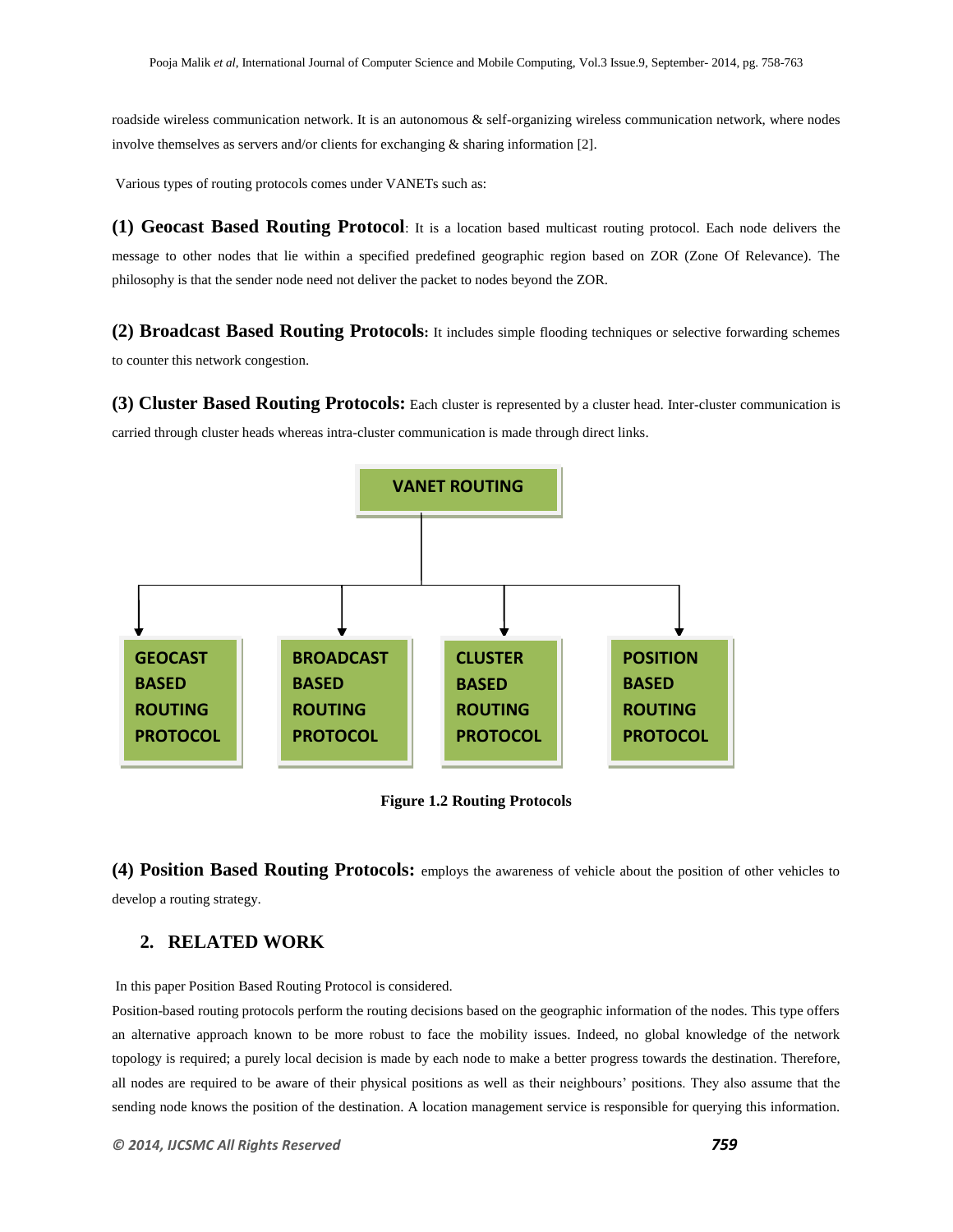The Position based routing protocols such as GPSR, GSR, SAR combine the position information with topological knowledge about the road and the surroundings.

The idea is to build a spatial model representing the underlying road topology and select a routing path that overlaps with the streets. For this purpose, graphs are used to represent road maps where vertices are crossroads and edges are road segments. The edges of the graph are weighted with static data extracted from the street maps.

## **3. PROPOSED WORK**

According to the greedy algorithm the sender will select the node in the last circle of the transmission range of the sender node. As it is closest to the destination but at the same time as it is clear from the diagram it is just about to move out its transmission range. So there is very high probability that it might move out of the transmission range by the time packet reach to it. So there is very high probability of packet dropping in using greedy method for forwarding the packet. The proposed algorithm, therefore, does not use greedy forwarding in selection of the next relay node on a straight road/highway. Instead, it uses two factors, connection reliability (R) and distance factor (D) to calculate the transmission feasibility (F). If the destination node is within the transmission range, then the relay forwards the packet directly to it. Else, it proceeds on calculating F for each entry in its neighbor table, the calculation for R, D and F are discussed in following section.

## **3.1 Connection Reliability (R):**

So the mathematical concept of average acceleration is used to define connection reliability (R). For this purpose average acceleration of nodes is calculated at the source/relay node, i.e. each node calculates the R factor for its neighbors, and not as a part of the beacon message received from the neighbor.

Suppose node A receives a beacon message from node B. If node A does not have any entry for node B in its neighbor table, a new entry is created for node B and link quality factor R is assigned an average value of 3 (*R* varies on a scale of 1 to 5 where 1 indicates least link stability and 5 indicates maximum link stability). If node A has an entry for node B in its neighbor table, *R* is calculated on the basis of the difference in previous and new speed values and the previous value of *R*. For example, if change in speed of B is  $\pm$ 5 to  $\pm$ 10, R is left unchanged. If change in speed of B is less then  $\pm$ 5, R is incremented by 1 for  $R$ <5; else R remains unchanged. And if change in speed is more than  $\pm 10$ , then R is decremented by 1 for R>1; else R remains unchanged.

#### **3.2 Distance Factor:**

To minimize chances of packet dropping resulting from movement of chosen node outside relay node"s transmission range, we choose to divide neighbors of a node into 5 regions with boundaries T/5, 2T/5, 3T/5, 4T/5, T. Neighbors are weighed on the basis of the region in which they lie. For this purpose we introduce D, distance factor (ranging from 1 to 5). The region between 3T/5 and 4T/5 it is given the highest preference w.r.t D factor (W=5) as the nodes in this region have low probability of moving out of range quickly and are not so close to the source/relay that multiple hops are created within the same transmission range.

#### **3.3 Transmission Feasibility (F):**

Before forwarding the packet to destination node, the best node among the chosen nodes is selected on the basis of transmission feasibility (F). The transmission feasibility depends on one more parameter, in addition to connection reliability and distance factor, whose value is decided on the basis of its direction. It is denoted by "m". If the node is in the direction of the destination node then it is assigned a value +1 else if it is opposite to the direction of the destination node it is assigned a value -1.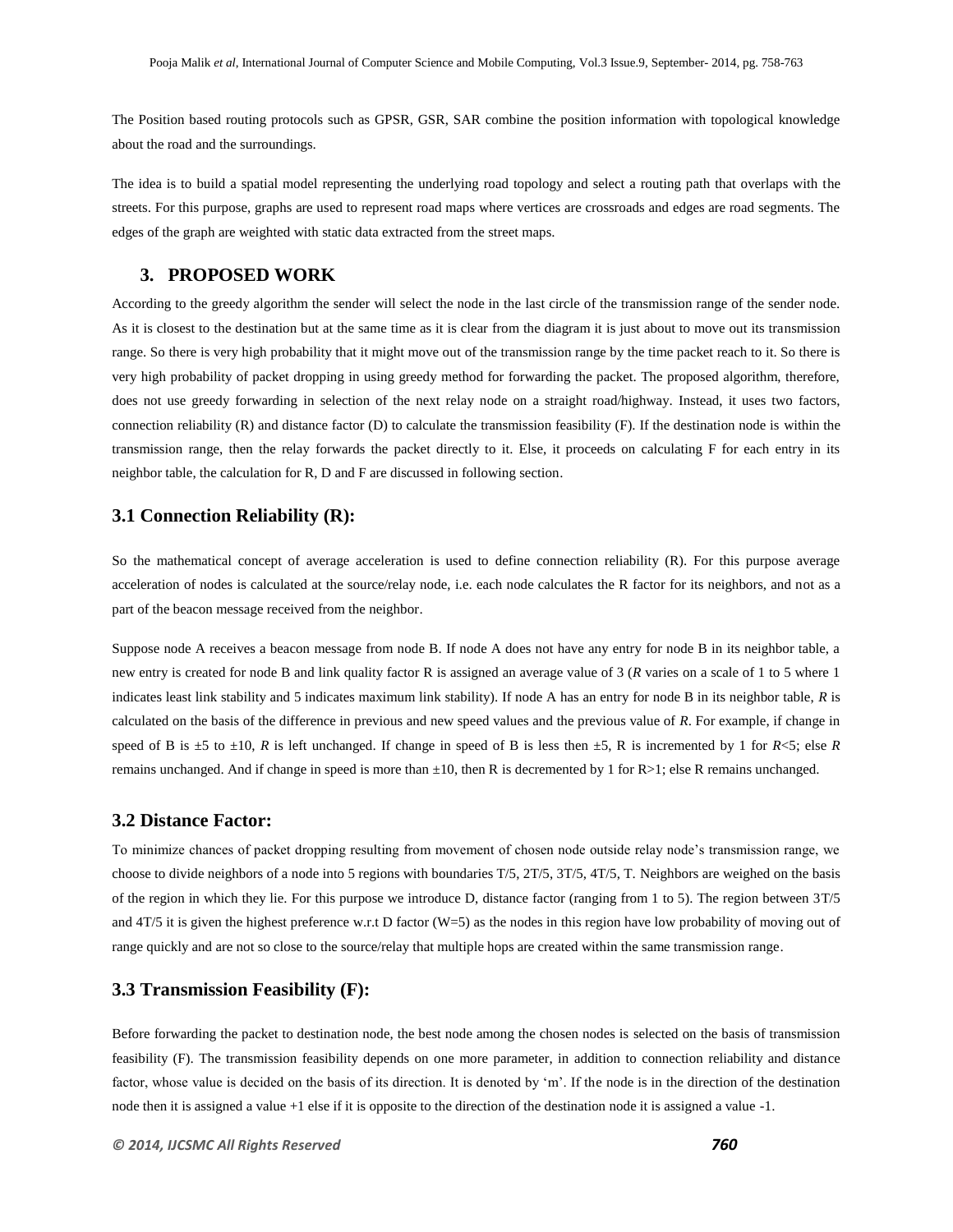After getting the values of all the three parameters i.e. R, D, m. We can now calculate the value of transmission feasibility (F).

#### **FOR CITY/HIGHWAY SCENARIO:**

The packet forwarding strategy used in most of the position routing protocols was the greedy forwarding. According to the greedy algorithm the sender will select the node in the last circle of the transmission range of the sender node.

#### **ALGORITHM FOR CITY/HIGHWAY:**

**Step1.** If the destination node is within the transmission range then forward the packet, else go to next step.

**Step2.** Calculate the IC field of every node in the neighboring table.

**Step3.** Calculate the connection reliability (R) of every node in the neighboring table.

**Step4.** Calculate the distance factor (D) for every node in the neighboring table.

**Step5.** Calculate the value of  $m_{st}$  for all nodes in the neighboring table.

**Step6.** Calculate the value of transmission feasibility  $(F)$  from the values of R,D and  $m_{st}$ .

## **4. RESULT AND ANALYSIS**

#### **4.1 Simulation Scenario***:*

We have used these set of constant parameters for simulation:

- Two scenarios are taken city and highway.
- Grid size taken for both the scenarios is 1000m\*1000m.
- No. of vehicles in city scenario is 50 and in highway is 30.
- The velocity of vehicles varies from 18 to 90 Km/h in city scenario and from 72 to 144 Km/h in case of highway.
- Transmission range is 250m.
- Packet size is 512 Bytes

#### **4.2 Simulators Used**:

NS-2 appeared as a network simulator that provides significant simulation of transport, routing, and multicast over wired and wireless networks. NS-2 code is written in C++ and OTCL and is kept in a separate file that is executed by OTCL interpreter, thus generating an output file for NAM (Network Animator). It then plots the nodes in a position defined by the code script and exhibits the output of the nodes communicating with each other. It supports protocols like TCP,UDP, FTP. VanetMobiSim-The Vehicular Ad Hoc Networks Mobility Simulator (VanetMobiSim) is a set of extensions to CanuMobiSim, a framework for user mobility modeling. The framework includes a number of mobility models, as well as parsers for geographic data sources in various formats, and a visualization module. The set of extensions provided by VanetMobiSim consists mainly on a vehicular spatial model using GDF-compliant data structures, and a set of vehicular-oriented mobility models.

Our proposed protocol is compared to AODV and DSDV in two scenarios on the basis of the following parameters:

**(i) Packet Delivery Ratio**: Ratio of number of packets received by the destination to the number of packets sent by the source.

(ii) **End-to-end Delay:** The average time taken by packet to reach the destination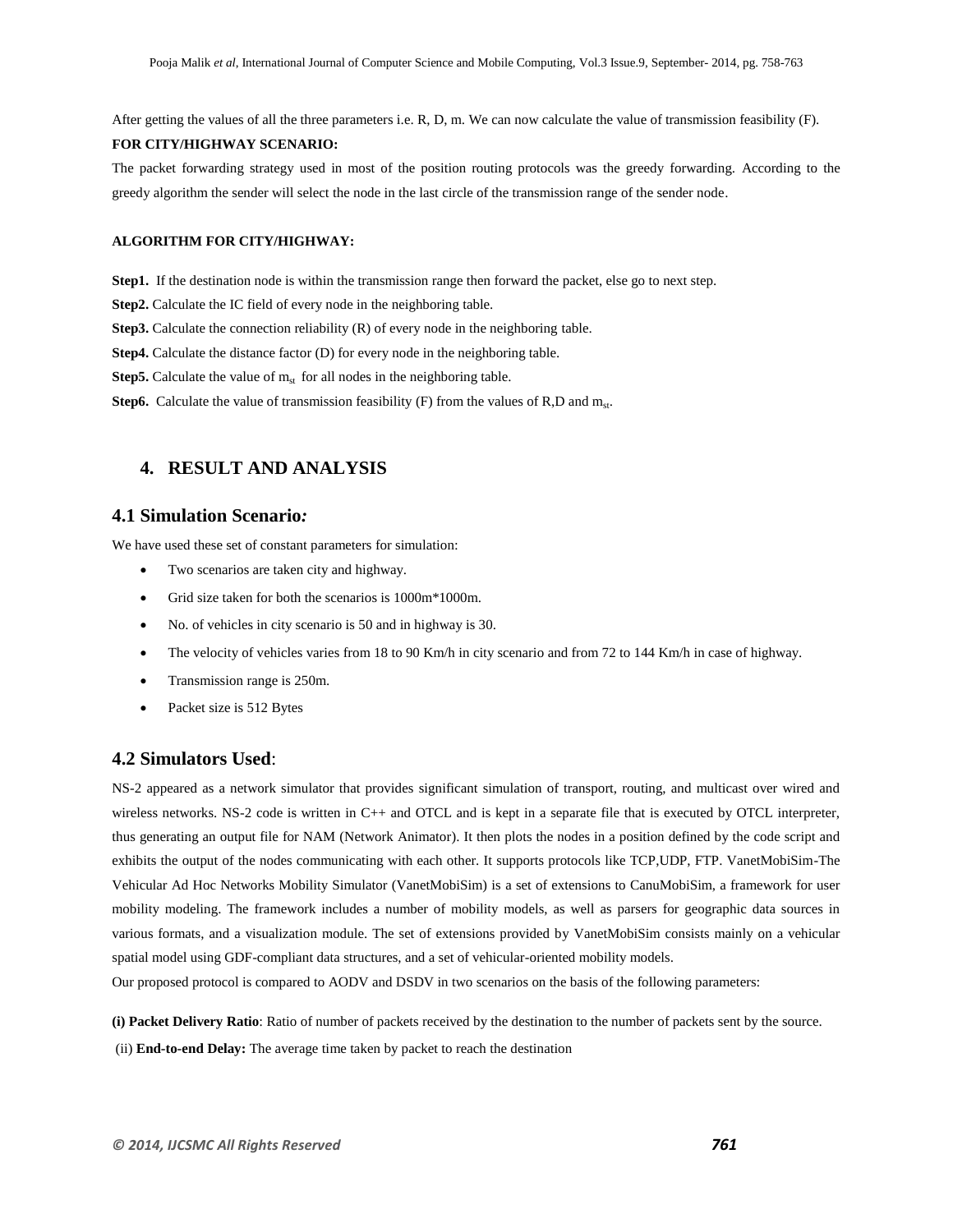## **4.3 Output Graphs:**

Fig.1.3 shows the packet delivery ratio of AODV, DSDV and proposed protocol (MGROOV) with number of nodes under general conditions of simulation scenario. It is clear from the graph that the PDR of proposed protocol is better than that of AODV and DSDV. In both the scenarios, AODV has higher PDR than DSDV but lower than proposed protocol. It shows that in our proposed technique PDR has been increased independently of the scenarios.



**Figure 1.3 Packet Delivery Ratio**

Fig.1.4 shows the end-to-end delay of both the protocols with varying node density. Initially the difference in the end-to-end delay of both the protocols is high due to the high difference in their PDR initially. As the node density increases the difference decreases, same is the reasoning for this i.e. the difference in PDR also decreases. So our proposed protocol has comparatively higher end-to-delay.



**Figure 1.4 Average End-To-End Delay**

## **5. CONCLUSION**

We conclude that our proposed protocol has comparatively higher end-to-delay. This can be attributed to two facts:

(i) Higher packet delivery ratio of our proposed protocol and

(ii) The average number of hops traversed in proposed protocol as doesn"t always give preference to the boundary region nodes